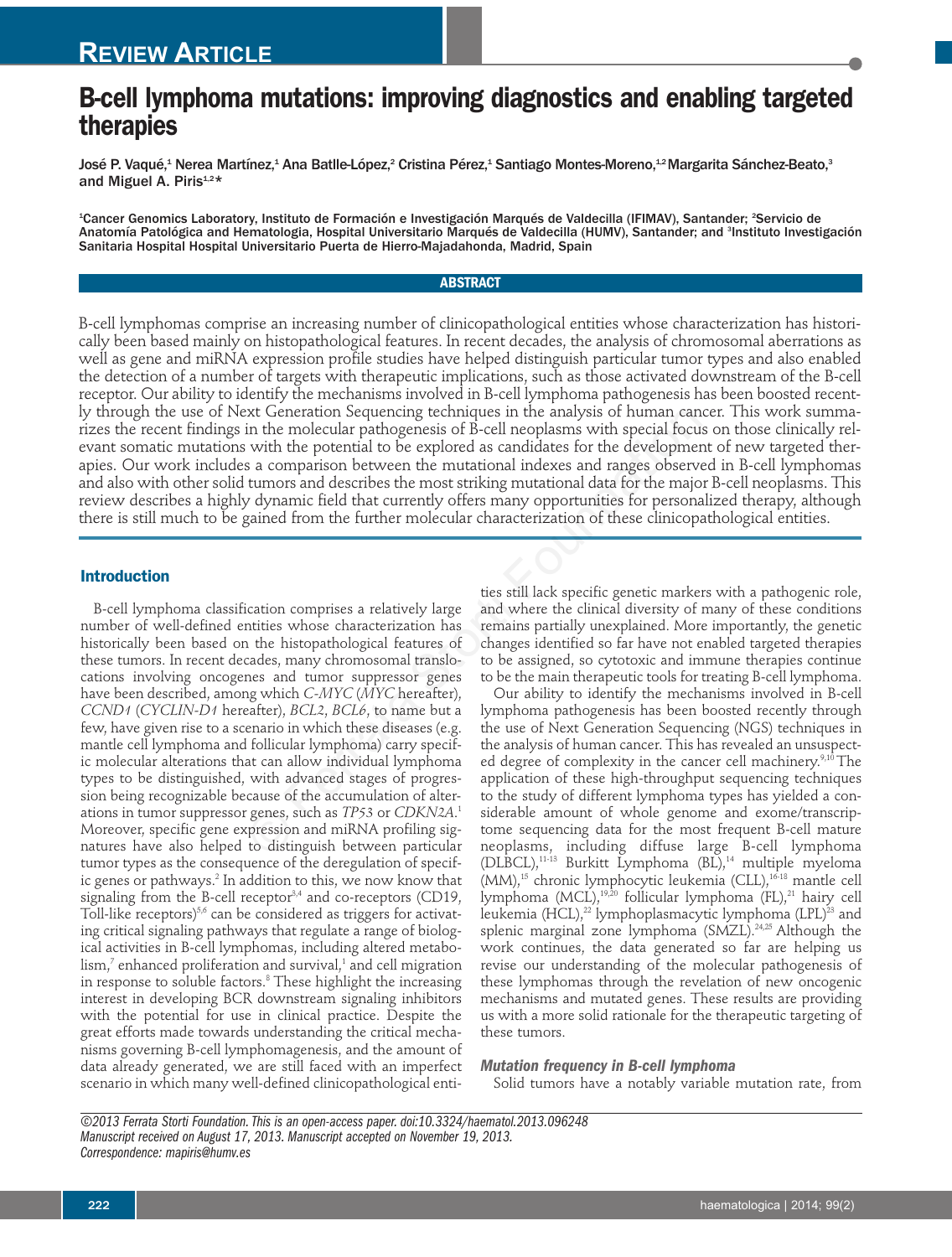the high mutational index (MI; number of mutations/megabase (Mb)) of tobacco-associated lung cancer and UV-induced melanoma ( $MI > 7$ ), to the lower rates for the non-hypermutated form of colorectal carcinoma (MI = 3.2) and breast cancer (MI = 1.4).<sup>26.31</sup> Despite there being no established correlation between mutational load and clinical outcome, and considering that the current data have been generated using different NGS platforms, including whole genome (WGS), whole exome (WES) and whole transcriptome (mRNA-seq) approaches, we have compared the mutational index data of B-cell lymphomas obtained from independent NGS studies (Figure 1 and Table 1) and found that, in general, B-cell lymphomas have a mutational load that is lower than in UV-induced melanomas or tobacco-associated lung cancer, and roughly comparable to that seen in solid tumors in adults. Of the B-cell lymphomas, aggressive B-cell lymphomas (i.e. BL:  $MI = 4.2$ ; DLCBL:  $MI = 1.7-3.2$ ) have a higher MI than the other low-grade B-cell lymphomas analyzed (MM, SMLZ, CLL, MCL and HCL:  $MI \leq 1$ ). Analyzing the nucleotide substitutions, the rate between transitions (A/G or C/T base changes) *versus* transversions (C,T/A,G) (Figure 1), we observed that percentage differences between these nucleotide substitutions seem to be more restricted (mostly not exceeding 65% of transitions) in B-cell lymphomas than in the solid tumors induced by tobacco or UV radiation (melanoma > 72%) (Figure 1 and Table 1).

More remarkable results are summarized below.

#### *Chronic lymphocytic leukemia*

Cell survival in chronic lymphocytic leukemia (CLL) seems to depend on the integrated signaling derived from the B-cell receptor coupled with signaling from other sur-<br>face receptors such as chemokine receptors face receptors such as chemokine receptors (CXCR5/CXCL13, CXCR4/SDF1), TOLL-like receptors, the co-stimulators CD40/CD40L and integrins.<sup>33-35</sup> Copy number studies have found multiple copy number variations in CLL, including deletions in 13q (33-64%) and 11q22.3(ATM) (10-20%) and trisomy 12 (15-25%), which have been associated with different probabilities of disease progression and survival.<sup>36</sup> Amongst them, mutations and/or deletions in 17p affecting *TP53* can be found in 3- 12% of newly diagnosed CLL cases, with patients presenting del17p being highly resistant to conventional therapies.<sup>37</sup>

NGS analyses have recently revealed a relatively high number of recurrent somatic mutations within CLL cases. The most frequent mutation (4 - 15%) affects *NOTCH1*, and generates a premature stop codon, resulting in a C-terminal truncated NOTCH1 protein lacking the C-terminal domain, which contains a PEST sequence that, upon removal, results in the accumulation of an active protein isoform.16 Interestingly, *NOTCH1* mutations are more frequent in IGVH-unmutated cases and have been associated with disease progression.16,38-41 More specifically, the *NOTCH1* mutations have been found in up to 42% of trisomy 12 CLL cases.<sup>42</sup>

Additionally, *SF3B1*, a ubiquitously expressed splicing factor, has been found mutated in 5-17% of CLL cases, in which it is also associated with a poor prognosis, reduced overall survival and resistance to treatment with fludarabine, through a mechanism that still requires further attention since those genes targeted by the deregulation of this splicing factor remain to be fully identified.<sup>17</sup> A variable proportion (3-10%) of CLL patients also carry the recurrent mutation L265P in the *MYD88* gene; in these cases, MyD88 immunoprecipitation identified IRAK1 as binding MyD88. MyD88 plays an active part in the signaling pathways of interleukin-1 and Toll-like receptors during the immune response.<sup>16,18</sup>

Molecular prognosis in CLL has benefited from all these changes.43 Therefore, Rossi and co-workers have stratified CLL patients into subgroups: high-risk, with *TP53* and/or *BIRC3* abnormalities (10-year survival: 29%); intermediate-risk, with *NOTCH1* and/or *SF3B1* mutations and/or del11q22-q23 (10-year survival:  $37\%$ ); low-risk, with  $+12$ or normal cytogenetics (10-year survival: 57%); and very low-risk, with only del13q14, whose 10-year survival (69.3%) was comparable with that of the matched general population.43 There is a growing expectation that the mutational landscape and other genomic analysis in CLL may enable a more personalized targeted therapy. Thus, increased expression of BCR downstream effectors such as Bruton tyrosine kinase (BTK), SYK or PLC (Figure 2) has been correlated with a poorer prognosis and shorter time to progression,<sup>4</sup> this association favoring a therapy based on BCR/BTK inhibitors. Additional evidence in favor of targeting BCR signaling is found in the mutational studies showing clustering of somatic mutations in genes belonging to pathways involved in BTK downstream effectors, such as those found in PLC/Ca2<sup>+</sup> signaling, including PLC, CAMK and NFAT (6 of 105 of the patients analyzed by Quesada *et al.*).<sup>17</sup> This is also supported by the BCR downstream pathway mutations detected in the series by Domenech et al.,<sup>44</sup> which affects KRAS, SMARCA2, NFK-BIE and PRKD3, all of which have been shown to play a role in BCR, NF-kB and related signaling pathways.44 Additionally, members of the MAPK signaling pathway have been found mutated (e.g. *EGFR, FGFR2, KRAS, BRAF*) 16,17 or with increased mRNA expression (e.g. increased expression of SOS1, an RAS upstream regulator and CYCLIN-D2, a cell cycle promoting protein). Jymphonomas analyzed (MM, SNLZ, as Brutton tyrosine knase (B1K), SY and the search than a poorer propher analyzing the nucleotide been correlated with a poorer propher between transitions ( $\angle$ GCT/A,C) (Figure 1), we on B

Different therapeutic agents (e.g. fosfomatininb, a SYK inhibitor; GS-1101, an inhibitor of PI3K $\delta$ ; ibrutinib (PCI-32765), a BTK inhibitor; and navitoclax (ABT-263), an inhibitor of BCL2 and related proteins) have shown promising results in *in vitro* studies and early clinical trials, although the association between response and specific mutational changes has still to be established.45-49 CLL sequencing projects have also illustrated the fascinating phenomenon of subclonal dynamics, which is partially shaped by the treatment received by the patients,<sup>50</sup> a finding that clinical trials targeting mutated genes should take into account.

## *Hairy cell leukemia*

Hairy cell leukemia (HCL) molecular analysis and targeted therapy is a success story in cancer genomic research.<sup>22</sup> The use of a genome-wide sequencing approach has enabled the detection of a gain of function oncogenic mutation in BRAF (BRAF-V600E), which was previously identified as playing a critical role in other human cancers such as malignant melanoma and colorectal adenocarcinoma.<sup>51</sup> Mutated cases expressed phosphorylated MEK and ERK (the downstream targets of the BRAF kinase), indicating a constitutive activation of the RAF-MEK-ERK pathway.<sup>22</sup> This oncogenic alteration is highly specific to this type of lymphoma since it has only rarely been detected in other Bcell lymphomas such as SMZL, BL, follicular lymphoma  $(FL)$ , DLBCL, MCL and CLL. $^{22,52}$  Moreover, mutations in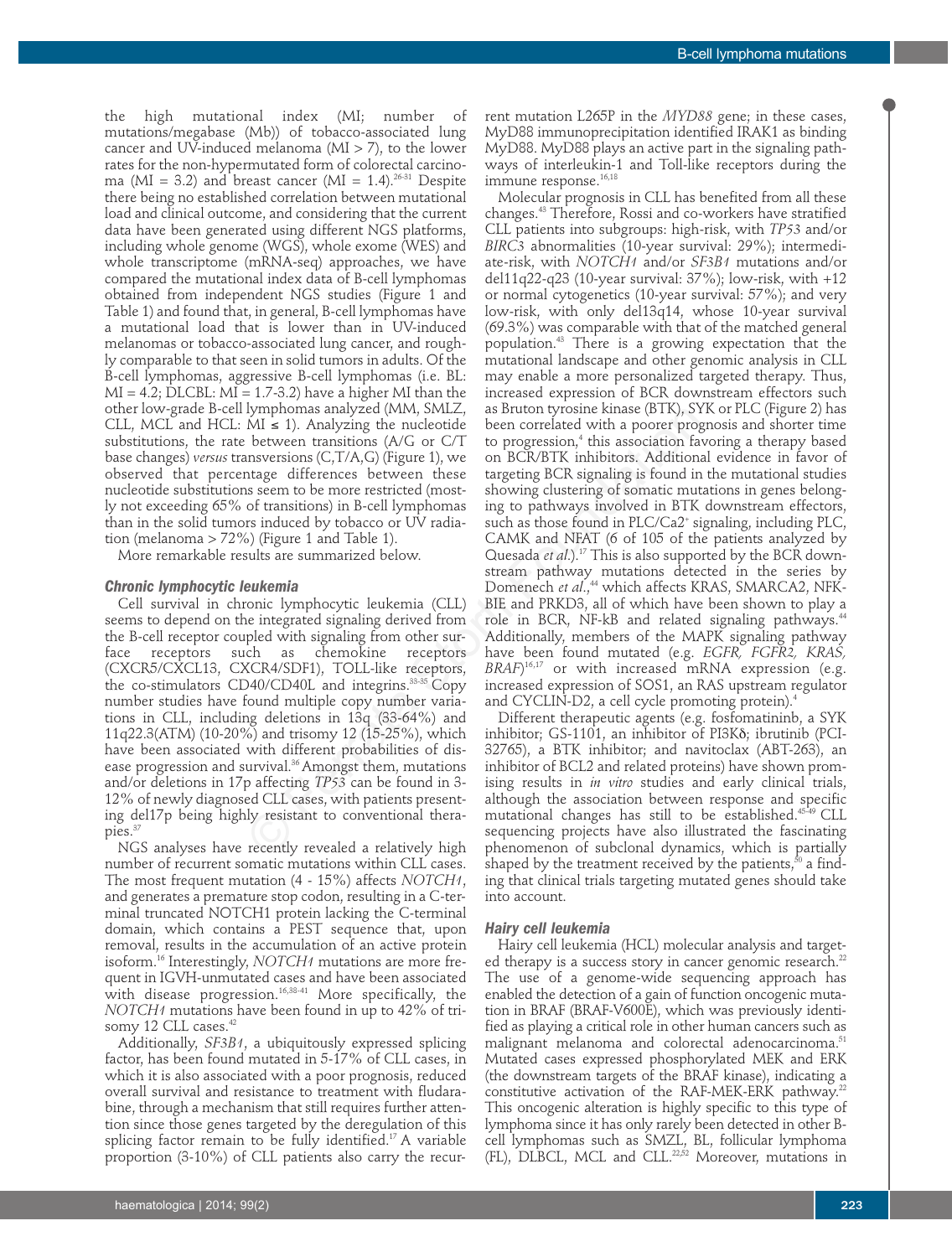BRAF can be found in almost 100% of the cases and can be considered a driver mutation of this disease.

Thus, it is possible that HCL patients may benefit from a targeted inhibition of activated BRAF, following the recently described example of a refractory HCL treated with vemurafenib.<sup>53</sup> In this respect, downstream of BRAF-V600E, high levels of phosphorylated MEK and ERK proteins in this pathway were detected in FFPE as well as purified HCL cell samples by IHC and  $IF<sub>22</sub>$  corroborating previous results from HCL cells.<sup>54</sup> Moreover, since the BRAF-V600E mutation may largely explain the activation of MEK/ERK observed in HCL, it is possible that the detection of this mutation using a specific antibody $55$  may serve to discriminate qualitative (HCL from HCL-like) and quantitative (percentage of positive BRAF cells) differences between those cases of non-responsive HCL that may require alternative therapy.

#### *Mantle cell lymphoma*

MCL cases, usually giving rise to high-risk variants with high proliferative activity and poor prognosis.<sup>57</sup> Alongside this, truncating or missense mutations involving the PI3K domain in the ATM gene have also been found in 40-45% of MCL cases.<sup>58,59</sup>

More recently, mutations in *NOTCH1*, which produce a truncated protein in the C-terminal with increased oncogenic activity, were detected in up to 12% of the clinical samples analyzed,<sup>19</sup> and those patients harboring this mutation had a shorter OS than controls (1.43 *vs.* 3.86 years, respectively). This mutation can have therapeutic implications since γ-secretase inhibitors preventing the generation of the oncogenic domain of Notch and suppressing the Notch activity are under development<sup>60</sup> and could be used in *NOTCH1*-positive MCL cases. A global NGS analysis of somatic mutations in MCL samples has recently been published.20 The results obtained showed up to 34.5% of the samples harboring mutations in CYCLIN-D1. Moreover a number of mutated genes that could potentially co-operate with CYCLIN-D1 in the pathogenesis of MCL were also detected. Among these, WHSC1 and MLL2, two genes with epigenetic activity as histone methyltransferases, carried mutations in 10% and 14% of the samples. In addition, a number of genes involved in intracellular signaling have been found recurrently mutated, like the anti-apoptotic gene *BIRC3* (6%) or *NOTCH1* (5.2%) and *NOTCH2* (4.7%). These results are pointing at multiple potential therapeutic applications ready to be explored. In this respect, MCL researchers have identified the loss of 9p, 19p and 6q24/25, leading to the reduced

| ianue cen iyinphonia              |                          | Mantle cell lymphoma (MCL) is a clinically challenging<br>-cell lymphoma that responds poorly to conventional<br>hemotherapy. Malignant B cells present in this lym-<br>homa are CD5-positive and have a higher level of expres-<br>ion of CYCLIN-D1 due to the chromosomal transloca-<br>ion $t(11,14)(q13, 32)$ , which is present in up to $95\%$ of<br>ases and usually co-exists with a number of other onco-<br>enic molecular features, including enhanced expression<br>f MYC, inactivation of the cell cycle inhibitors<br>16/INK4A and p14/ARF, or gains of 3q, 12q and losses of<br>p, 9q and 17p. <sup>56</sup> Mutations in TP53 affect up to 15% of |                   |                  | DT. Moreover a number or mutated genes that coul<br>potentially co-operate with CYCLIN-D1 in the pathoger<br>esis of MCL were also detected. Among these, WHSC<br>and MLL2, two genes with epigenetic activity as histon<br>methyltransferases, carried mutations in 10% and 14% of<br>the samples. In addition, a number of genes involved i<br>intracellular signaling have been found recurrently muta<br>ed, like the anti-apoptotic gene BIRC3 (6%) or NOTCH<br>$(5.2\%)$ and NOTCH2 (4.7%). These results are pointing a<br>multiple potential therapeutic applications ready to b<br>explored. In this respect, MCL researchers have identifie<br>the loss of 9p, 19p and 6q24/25, leading to the reduce |
|-----------------------------------|--------------------------|-------------------------------------------------------------------------------------------------------------------------------------------------------------------------------------------------------------------------------------------------------------------------------------------------------------------------------------------------------------------------------------------------------------------------------------------------------------------------------------------------------------------------------------------------------------------------------------------------------------------------------------------------------------------|-------------------|------------------|-----------------------------------------------------------------------------------------------------------------------------------------------------------------------------------------------------------------------------------------------------------------------------------------------------------------------------------------------------------------------------------------------------------------------------------------------------------------------------------------------------------------------------------------------------------------------------------------------------------------------------------------------------------------------------------------------------------------|
| study (ref.)                      | trans./<br>transv. $(%)$ | mutations*/Mb (range)                                                                                                                                                                                                                                                                                                                                                                                                                                                                                                                                                                                                                                             |                   | # samples        | analysis                                                                                                                                                                                                                                                                                                                                                                                                                                                                                                                                                                                                                                                                                                        |
| Melanoma-Berger <sup>(30)</sup>   | 72 > 28                  |                                                                                                                                                                                                                                                                                                                                                                                                                                                                                                                                                                                                                                                                   | $12,37(0,7-51,6)$ | 25               | WGS                                                                                                                                                                                                                                                                                                                                                                                                                                                                                                                                                                                                                                                                                                             |
| Melanoma-Stark <sup>(31)</sup>    | 83 > 17                  |                                                                                                                                                                                                                                                                                                                                                                                                                                                                                                                                                                                                                                                                   | 8,91 (5,83-10,9)  | 8(c)             | WES                                                                                                                                                                                                                                                                                                                                                                                                                                                                                                                                                                                                                                                                                                             |
| SCLC-Peifer <sup>(29)</sup>       | 39<61                    |                                                                                                                                                                                                                                                                                                                                                                                                                                                                                                                                                                                                                                                                   | 7,37 (1,7-26,97)  | 29/2/15          | WES/WGS/mRNA-sea                                                                                                                                                                                                                                                                                                                                                                                                                                                                                                                                                                                                                                                                                                |
| BL-Schmitz <sup>(14)</sup>        | 67 > 33                  | $4,21$ $(1,33-7,8)$                                                                                                                                                                                                                                                                                                                                                                                                                                                                                                                                                                                                                                               |                   | 28/13(c)         | mRNA-seq                                                                                                                                                                                                                                                                                                                                                                                                                                                                                                                                                                                                                                                                                                        |
| DLBCL-Lohr (12)                   | N/D                      | $3,2(0,6-8,7)$                                                                                                                                                                                                                                                                                                                                                                                                                                                                                                                                                                                                                                                    |                   | 49 (from 55) WES |                                                                                                                                                                                                                                                                                                                                                                                                                                                                                                                                                                                                                                                                                                                 |
| DLBCL-Morin (32)                  | 54 > 46                  | $1,7(0,67-4,5)$                                                                                                                                                                                                                                                                                                                                                                                                                                                                                                                                                                                                                                                   |                   | 13               | WGS/WES                                                                                                                                                                                                                                                                                                                                                                                                                                                                                                                                                                                                                                                                                                         |
| MM-Chapman <sup>(15)</sup>        | N/D                      | $1,04(0,4-1,7)$                                                                                                                                                                                                                                                                                                                                                                                                                                                                                                                                                                                                                                                   |                   | 23/16            | WGS/WES                                                                                                                                                                                                                                                                                                                                                                                                                                                                                                                                                                                                                                                                                                         |
| SMLZ-Rossi <sup>(25)</sup>        | 64 > 36                  | $\Box$ 0,84 (0,4-1,5)                                                                                                                                                                                                                                                                                                                                                                                                                                                                                                                                                                                                                                             |                   | 8                | WES                                                                                                                                                                                                                                                                                                                                                                                                                                                                                                                                                                                                                                                                                                             |
| CLL-Wang <sup>(18)</sup>          | N/D                      | $\Box$ 0,72 (0,08-2,7)                                                                                                                                                                                                                                                                                                                                                                                                                                                                                                                                                                                                                                            |                   | 88               | WGS/WES                                                                                                                                                                                                                                                                                                                                                                                                                                                                                                                                                                                                                                                                                                         |
| MCL-Beà (20)                      | N/D                      | $\blacksquare$ 0,67 (0,27-1,6)                                                                                                                                                                                                                                                                                                                                                                                                                                                                                                                                                                                                                                    |                   | 4/29/6(c)        | WGS/WES/WES                                                                                                                                                                                                                                                                                                                                                                                                                                                                                                                                                                                                                                                                                                     |
| DLBCL-Pasqualucci <sup>(11)</sup> | 66>34                    | $\Box$ 0,53 (0,16-0,96)                                                                                                                                                                                                                                                                                                                                                                                                                                                                                                                                                                                                                                           |                   | 6                | <b>WES</b>                                                                                                                                                                                                                                                                                                                                                                                                                                                                                                                                                                                                                                                                                                      |
| CLL-Puente <sup>(16)</sup>        | 55 > 45                  | $\blacksquare$ 0,48 (0,26-0,83)                                                                                                                                                                                                                                                                                                                                                                                                                                                                                                                                                                                                                                   |                   | 4                | WGS                                                                                                                                                                                                                                                                                                                                                                                                                                                                                                                                                                                                                                                                                                             |
| CLL-Quesada <sup>(17)</sup>       | 55 > 45                  | $\bullet$ 0,39 (0,07-0,97)                                                                                                                                                                                                                                                                                                                                                                                                                                                                                                                                                                                                                                        |                   | 105              | WES                                                                                                                                                                                                                                                                                                                                                                                                                                                                                                                                                                                                                                                                                                             |
| HCL-Tiacci <sup>(22)</sup>        | N/D                      | O,17(N/A)                                                                                                                                                                                                                                                                                                                                                                                                                                                                                                                                                                                                                                                         |                   | Ť                | <b>WES</b>                                                                                                                                                                                                                                                                                                                                                                                                                                                                                                                                                                                                                                                                                                      |

\* focussed on mutations affecting protein function

Figure 1 . Somatic mutations affecting B-cell lymphomas. The bar graph shows the mutational indexes (MIs) of B-cell lymphoma studies compared with selected studies reflecting those of solid tumours. MI indicates the number of mutations (possibly affecting protein activity) per Megabase (Mb), assuming the size of the human exome to be 30 Mb. The table shows the MI, range, percentage of transitions and transversions, sample size and type of mutational analysis: whole exome sequence (WES), whole genome sequence (WGS), mRNA-seq. (c) indicates cell lines used. (u) indicates untreated. Table 1. *Data supporting Figure 1*. Mutational Indexes (MI), range, percentage of transitions and transversions, sample size and type of mutational analysis: whole exome sequence (WES), whole genome sequence (WGS), mRNA-seq. (c) indicates cell lines used. \*Focused on mutations affecting protein function.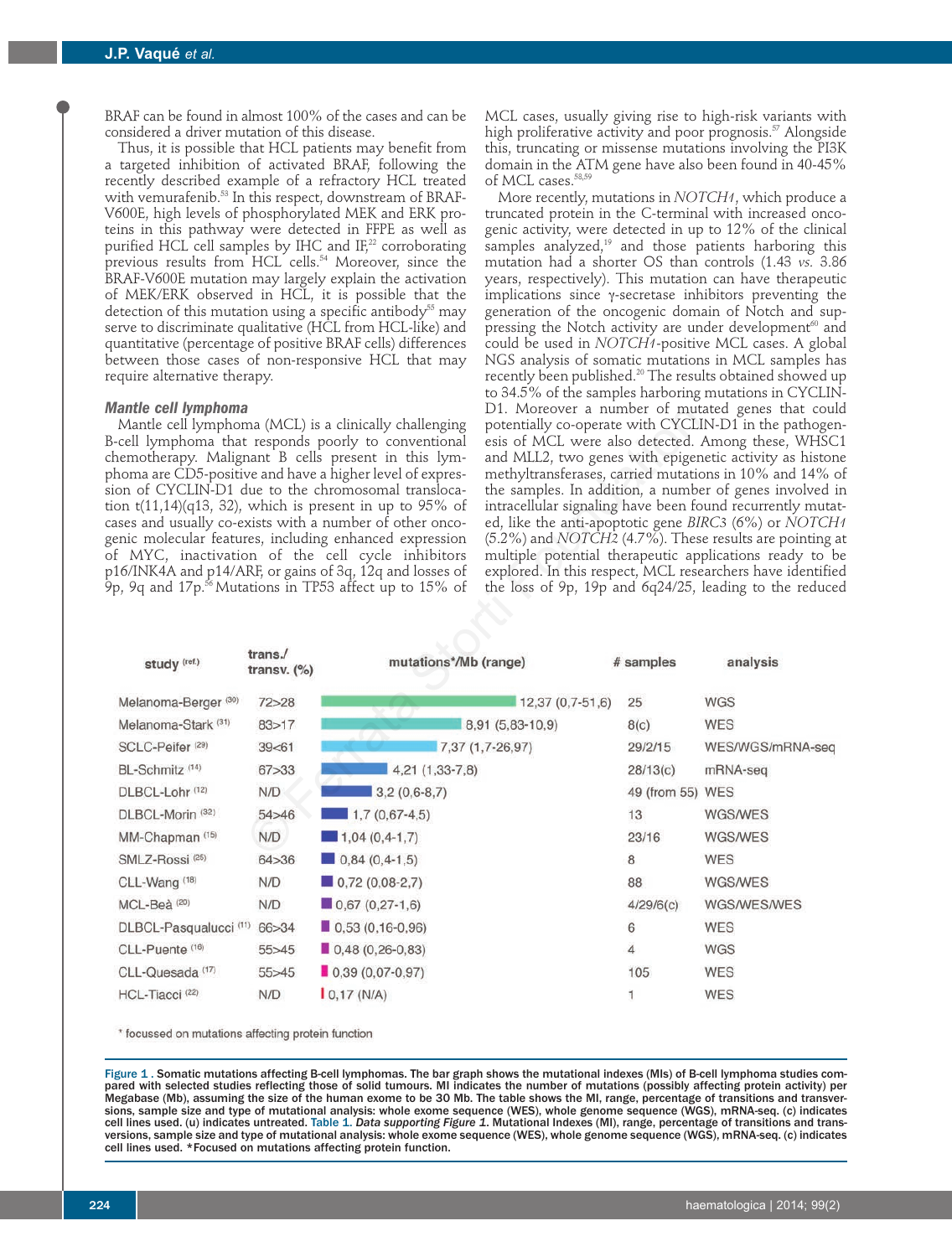expression of several members (MOBKL2A, MOBKL2B and LATS2, respectively) of the Hippo pathway, $61$  a finding that has been associated with poorer MCL survival.<sup>62</sup>

#### *Splenic marginal zone lymphoma*

Although splenic marginal zone lymphomas (SMZL) lack recurrent translocations, up to 45% of cases have 7q deletions, which are considered to be their main cytogenetic abnormality.<sup>63</sup> Genomic analysis using NGS approaches have identified multiple mutations in the NF-kB signaling pathway that activate this pathway in up to 58% of SMZL cases.64 Of the latter, inactivating mutations can be detected in negative regulators of NF-kB activity such as BIRC3 (11%), IKBKB (3%) and TNFAIP3 (13%), whereas activating mutations may be present in other molecules such as TRAF3 (10%) and NIK (8%).25 More recently, *NOTCH2*, a gene required for marginal zone differentiation, was found to be mutated in  $20-25%$  of SMZL cases<sup>24,25</sup> This *NOTCH2*-Q2325X mutant generates a gain of function Cterminal truncated mutant that lacks degradation signals and hence increases protein accumulation and the subse-

quent activation of this signaling pathway. The clinical relevance of *NOTCH2* mutations is still under debate,<sup>24,25</sup> and the role of γ-secretase inhibitors remains to be explored.

#### *Follicular lymphoma*

Most follicular lymphoma (FL) cases are characterized by the hallmark t(14;18)(q32;q21) translocation, which brings about constitutive overexpression of the apoptosis inhibitor BCL2 protein.<sup>65</sup> Mutational profile studies of FL patients now reveal a number of abnormalities mostly affecting chromatin remodeling proteins that are being explored for their suitability as FL therapeutic targets.<sup>66</sup> Thus, FL samples harbor mutations in chromatin regulatory genes such as *MLL2* (in 89% of cases reported by Morin *et al*. 32), *EZH2*, a histone methyl transferase (22% of cases presenting activating mutations in codon  $641, ^{21, 67}$ ) or the closely related histone acetyltransferases *CREBBP* (36%) and EP300 (8%).21 Importantly, mutant *CREBBP* and *EP300* proteins were shown to be deficient in acetylating BCL6 and p53, leading to constitutive BCL6 activation and to a decreased p53 tumor suppressor activity.<sup>68</sup> In the light



Figure 2. Principal inhibitors of BCR downstream signaling. Principal signaling pathways activated downstream of BRC and its associated coreceptors. Brown: CD19-mediated PI3K/mTOR activity; Blue: MAPK activation; Red: BTK/PLC downstream activity and signaling through secondary messengers (Ca<sup>2+</sup> and DAG); Purple: Toll-like receptors/Myd88 activation of NFKB; Pink: direct specific inhibitors of potential use in targeted therapy for B-cell lymphomas.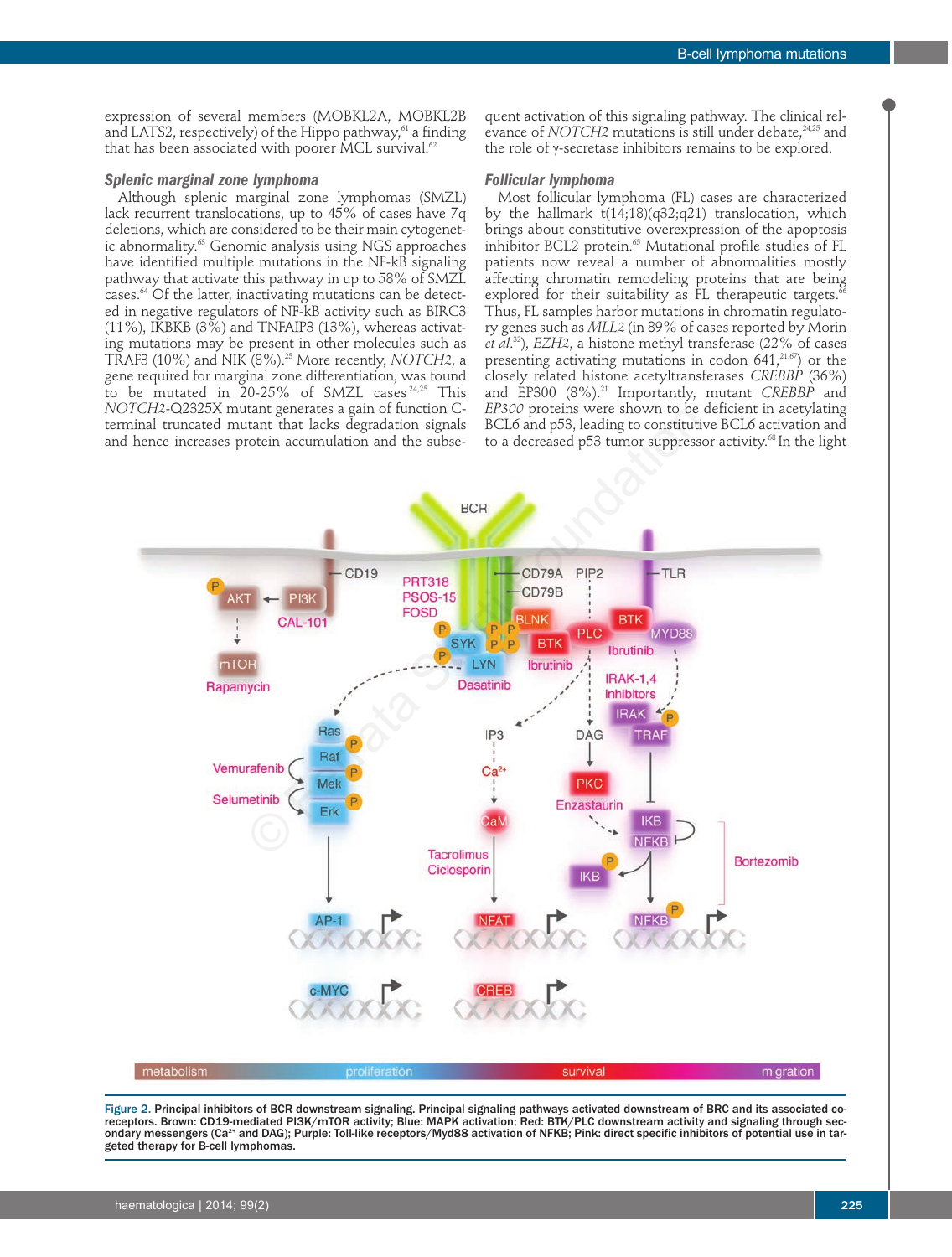of these data, it is conceivable that drugs targeting EZH2 such as those already described  $(GSK126)^{66}$  or acetylation/deacetylation mechanisms can be considered good candidates for combination FL therapy. In addition, FL samples contain mutations in *TNFRSF14* (a member of the superfamily of TNF receptors) and other genes.<sup>69</sup>

#### *Diffuse large B-cell lymphoma*

Diffuse large B-cell lymphoma (DLBCL) molecular pathogenesis divides it into GCB-DLCBL (germinal center B cell), the more aggressive ABC-DLBCL (activated B  $cell$ ,<sup>70</sup> and primary mediastinal (PM) DLBCL, a tumor displaying some Hodgkin-like molecular traits. Molecular alterations, like translocations involving BCL2 oncogene loci, have been found in 30-40% of cases of GCB-DLBCL,<sup>70</sup> whereas translocations affecting BCL6 seem to occur more frequently in the ABC-subtype.<sup>71</sup> Genetic changes and sensitivity to targeted drugs seem to be essentially related with this molecular subclassification.

More than 300 genes, with a long tail distribution and strong variations between patients, have been found to be recurrently mutated in DLBCL, an enormous diversity that should be taken into account when selecting possible targets.72 The list of more frequently mutated genes includes *TP53, MYD88, PIM1, CARD11, BCL6, CREBBP, EZH2* and others.72

A significant number of these somatic mutations involve members of the NF-kB pathway, including *MYD88*. Thus, 29% of ABC-DLBCL have been shown to carry an activating mutation (MYD88-L265P) that can promote cell survival by assembling a protein complex containing IRAK1 and IRAK4 which leads to IRAK4 kinase activity towards IRAK1 phosphorylation, and a subsequent activation of NF-κB signaling, secretion of IL-6, IL-10 and interferon-β which have been shown to elicit a latter auto-paracrine activation of JAK kinases and STAT proteins, hence making MYD88 a major downstream effector of BTK signaling (39% of the total number of DLBCL cases analyzed) towards NF-KB activation.<sup>11,72-77</sup> In general, mutations in signaling pathways converging on NF-kB activation have been detected in 63% of the activated ABC cases compared with 31% of the GCB-DLBCL samples analyzed.<sup>11</sup> The ABC signature in DLBCL<sup>75,77</sup> is associated with a more aggressive phenotype, a finding that has led to the establishment of a mouse model consisting of activated NF-kB signaling against a BLIMP knock-out background that causes an ABC-DLBCL-like disease.<sup>74</sup> This model may help develop new therapeutic alternatives for the treatment of ABC-DLBCL, including combination strategies using NF-kB inhibitors in conjunction with other agents (Figure 2). molecular suocassincation.<br>
molecular suocassincation<br>
molecular suocassincation<br>
experimental at the profession harbor near patients, have been found to be histone methyl<br>transferase that is DLECL, an enormous diversity

A complex biological interrelationship has been shown between STAT3 and NF-kB pathways in ABC-DLBCL.<sup>73</sup> JAK-STAT pathway can be considered actionable in DLBCL, since its inactivation using pharmacological or genetic inhibition in ABC-DLBCL cells has been shown to inhibit cell proliferation and trigger apoptosis. This observation is accompanied with an increased expression and activation of important oncogenes, such as C-JUN and MYC, and decreased expression of p27/KIP2 (an antioncogene that regulates cell cycle and differentiation programs), which have been found deregulated in ABC-DLBCL samples.<sup>78</sup>

BCR signaling is critical for B-cell lymphomagenesis and, therefore, can be considered a major therapeutic target (*see Discussion*) (Figure 2).79 Using a combinatory approach of DLBCL biopsies and cell lines, it has been shown that chronically active BCR signaling in ABC-DLBCL can be dependent on BTK-dependent signaling or can be elicited by somatic mutations affecting the immunoreceptor tyrosine-based activation motif (ITAM) signaling modules of CD79B and CD79A and also can be influenced by mutations in the signaling adaptor CARD11 which can lead to enhanced NF-kB signaling in ABC-DLBCL.<sup>77</sup> These results highlight the therapeutic potential of targeting BCR downstream effectors with specific pharmacological agents like dasatinib, for the SRC family of tyrosine kinase inhibitors,<sup>80</sup> SYK inhibitors,<sup>8</sup> ibrutinib (PCI-32765), a selective BTK inhibitor of proven value in the treatment of relapsed/refractory B-cell malignancies, $47,81$  or CAL-101, a PI3K $\delta$  inhibitor.<sup>82</sup>

Our perspective on the mutational landscape governing DLBCL pathogenesis has improved after learning that a number of nuclear proteins that control chromatin structure and gene expression harbor mutations like MLL2, a histone methyltransferase that is inactivated in 24-32% of cases,32,68 MEF2B (15.7% reported by Morin *et al*. 32) and EZH2, a protein that forms part of the repressive PRC2 (polycomb repressive complex 2) and has been found bearing activating mutations in 32% of DLBCL cases,<sup>32</sup> or *CREBBP/EP300* mutations, as present in 39% of DLBCLs.<sup>68</sup> This observation may be clinically relevant in the near future since selective inhibition of EZH2 activity using a pharmacological inhibitor (GSK126) has been shown to be efficient in anti-DLBCL cell growth activity both *in vitro* and *in vivo*. 66

Opportunities for targeting GC-DLBCL have also emerged from the study by Amengual and co-workers, which recently demonstrated that treatment of DLBCL cell lines with pan-DAC inhibitors in combination with niacinamide produces synergistic cytotoxicity in GC-DLBCL, correlated with acetylation of both Bcl6 and p53.83

Rational targeting of actionable mutated genes in DLBCL is nevertheless a challenge, particularly after the discovery of an unexpected high grade of mutational/genetic heterogeneity found in the different NGS studies of human DLBCLs,<sup>72</sup> and following the observations that ongoing acquisition of mutations and intratumoral clonal heterogeneity are frequent findings in DLBCL.13 Both the prognostic and predictive value of these mutations is still a matter of active research.

## *Burkitt lymphoma*

Rearrangements in 8q24 occur in almost all cases of Burkitt lymphoma (BL), leading to a deregulated expression of the MYC oncogene.<sup>84</sup> This abnormal MYC/MAX activity directly regulates the expression of multiple sets of genes<sup>85</sup> hence controlling a plethora of cellular activities such as the activation of proliferation/metabolism and inhibition of differentiation and apoptosis.<sup>86</sup> However, current BL therapies are still far from targeting this activity effectively, since MYC has not been found to be an actionable target so far. Nevertheless, it has been recently proposed that indirect targeting of MYC *via* BRD4, a transcriptional regulatory protein known to up-regulate MYC, may help target human cancers (like BL) highly dependent on MYC activity.<sup>87,88</sup>

Newly generated NGS data are improving our understanding of BL, enabling the detection of multiple mutations in genes with the potential to co-operate with MYC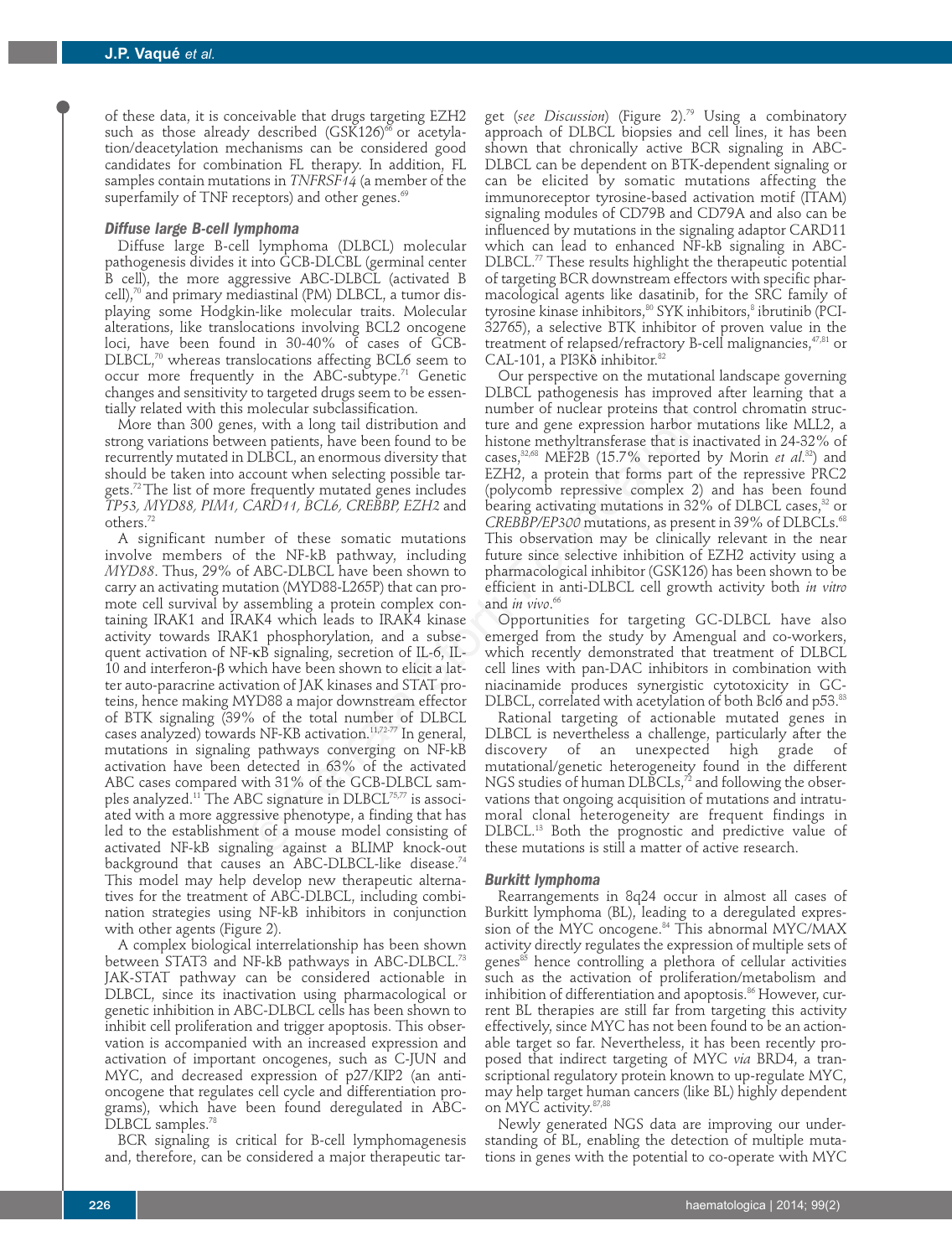in B-cell lymphomagenesis. In this regard, two recent studies showed that up to 70% of BLs had mutations in the transcription factor TCF3 (E2A) or its negative regulator ID3.<sup>14,89,90</sup> These findings may have important implications for therapy since E2A/ID3 mutations elicited a concomitant activation of BCR/PI3K signaling, and raised the possibility of using targeted inhibition of BCR downstream signaling through the usage of BTK inhibitors<sup>47</sup> or<br>PI3K/mTOR inhibitors (including BMK120 or  $(including BMK120 or$ rapamycin/rapalogs).<sup>91</sup> Other mutated genes were *CYCLIN-D3* (in 38% of sporadic cases) and members of the E2F family of transcription factors (in 11%), playing a role in the progression of cell cycle and potential indicator for the targeted inhibition of CDK/cell cycle progression.<sup>92</sup> These findings are consistent with a recent publication showing that transgenic mice with deregulated MYC/PI3K activity in their B cells develop BL tumors that are phenotypically and genetically similar to those of humans, with multiple somatic mutations in *CYCLIN-D3*, similar to those found in human BL specimens.<sup>93</sup> Finally, the most frequently mutated gene in  $BL$  is MYC<sup>14</sup> (up to 70% of cases), although the functional relevance of these mutations remains to be fully clarified.

#### *Multiple myeloma*

Multiple myeloma (MM) is a complex malignancy characterized by a range of structural chromosomal changes, including multiple recurrent IGH reciprocal translocations such as t(11;14)(q13;q32), t(4;14)(p16;q32), t(14;16)(q32;q23) and del(13q14), which result in the

Table 1. Mutations affecting B-cell lymphoma main subtypes. Most frequent genetic alterations and mutations affecting B-cell lymphomas. Selection of important genetic events affecting specific types of B-cell lymphomas and those mutations now considered being important in the pathogenesis of each entity. Percentages are for the cohorts in each study. Other: multiple molecular events that can occur alongside mutations; N/D: not determined; N/A: not applicable.

|              | N/D: not determined; N/A: not applicable.                     |                                                                            |                                                        |                                                                                              | нале 1. мисанону анесние в-сен гутрионна тапи subcypes. моѕс педиенс geneuc anerations and mucauons anecung в-сен гутрионная.<br>Selection of important genetic events affecting specific types of B-cell lymphomas and those mutations now considered being important in the<br>pathogenesis of each entity. Percentages are for the cohorts in each study. Other: multiple molecular events that can occur alongside mutations; |                                                                                   |
|--------------|---------------------------------------------------------------|----------------------------------------------------------------------------|--------------------------------------------------------|----------------------------------------------------------------------------------------------|-----------------------------------------------------------------------------------------------------------------------------------------------------------------------------------------------------------------------------------------------------------------------------------------------------------------------------------------------------------------------------------------------------------------------------------|-----------------------------------------------------------------------------------|
|              | <b>Structural</b><br>alteration                               | <b>Mutated</b><br>gene                                                     | <b>Frequency</b>                                       | <b>Associated</b><br>therapy                                                                 | <b>Special</b><br>features                                                                                                                                                                                                                                                                                                                                                                                                        | <b>Reference</b>                                                                  |
| BL           | 8q24                                                          | <b>MYC</b><br>CCND3<br>E2A/ID3                                             | 100%<br>38%<br>70%                                     | <b>BRD4</b> inhibition<br><b>CDKi</b><br>BTKi-BMK120/rapamycin                               | $C-MYC$ (up)<br>Highly stable cyclin D3 isoforms<br>BCR (up); activated BCR-PI3K                                                                                                                                                                                                                                                                                                                                                  | (87, 88)<br>(14,106)<br>(14)                                                      |
| <b>CLL</b>   | $\Delta$ 13q, t12, $\Delta$ 11q, $\Delta$ 17p<br>$\Delta$ llq | multiple<br>SF3B1<br><b>NOTCH1</b><br>MYD88<br>ATM<br>multiple<br>multiple | N/A<br>9,7-14%<br>12-15%<br>10%<br>8-12%<br>N/A<br>N/A | N/D<br>N/D<br>$\gamma$ -secretase-i<br>N/D<br>N/D<br>N/D<br>ВТК, РІЗКО<br>and SRC inhibitors | 41.9% in aggressive trisomy 12 CLL cases<br>Not associated with paraproteinemia<br>EGRF/RAS signaling<br>BTK/SYK-PLC/NFAT (deregulated);<br>$Ca2+$ signaling                                                                                                                                                                                                                                                                      | (37)<br>(17, 18)<br>(16, 38, 41, 42, 107)<br>1, 16, 18<br>(35, 36)<br>(16)<br>(4) |
| <b>DLBCL</b> | 3q27<br>8q24<br>t(14, 18)                                     | N/A<br>N/A<br>N/A<br>MLL2<br>CD79B<br>MYD88                                | 24-40%<br>$8\%$<br>10%<br>24-32%<br>21%<br>8%          | N/D<br>N/D<br>N/D<br>N/D<br>Dasanitib-BTKi/PI3K&<br>Lenalidomide                             | GCB vs. ABC-DLBCL; BCL-6<br>C-MYC<br>More frequent in GC<br>Chromatin remodeling<br>ABC-DLBCL/active BCR-PI3K<br>NF-KB activation                                                                                                                                                                                                                                                                                                 | (71)<br>(70)<br>(65)<br>(11, (32), (68)<br>$(77)$ $(105)$<br>(107)                |
| FL           | t(14, 18)                                                     | N/A<br>MLL <sub>2</sub><br>EZH <sub>2</sub><br>CREBBP/EP300                | 70-95%<br>89%<br>22%<br>41%                            | N/D<br>N/D<br>GSK126, other<br>N/D                                                           | $BCL-2$ (up)<br>Histone methyl-transferase<br>Histone methyl-transferase<br>Can regulate BCL-6/TP53                                                                                                                                                                                                                                                                                                                               | (48, 64)<br>(32)<br>(66)<br>(68)                                                  |
| <b>LPL</b>   |                                                               | MYD88                                                                      | 100%                                                   | Bortezomib                                                                                   | Associated with<br>IGM paraproteinemia (WM)                                                                                                                                                                                                                                                                                                                                                                                       | (23)                                                                              |
| <b>HCL</b>   |                                                               | <b>B-RAF</b>                                                               | 100%                                                   | Vemurafenib                                                                                  |                                                                                                                                                                                                                                                                                                                                                                                                                                   | (22)                                                                              |
| <b>MCL</b>   | t(11,14)(q13,32)                                              | CCND1<br>TP53<br><b>ATM</b><br>NOTCH1                                      | 65%<br>15%<br>43%<br>12%                               | CELL CYCLEi-MTORi<br>N/D<br>N/D<br>$\gamma$ -secretase-i                                     | $CCND1$ (up)                                                                                                                                                                                                                                                                                                                                                                                                                      | (20, 56)<br>(57)<br>(58, 59)<br>(19)                                              |
| <b>MM</b>    | t(11;14)<br>t(4;14)<br>DEL(13q14)                             | N/A<br>N/A<br>N/A<br>LRRK2<br><b>B-RAF</b><br>K, N-RAS                     | 15-20%<br>15%<br>55%<br>8%<br>4%<br>24-40%             | <b>CDKi</b><br><b>FGFR</b> inhibitors<br><b>CDKi</b><br>N/D<br>Vemurafenib<br>Selumetinib    | $CCND1$ (up)<br>FGFR3 (up)/worse prog.<br>RB (down)<br>N/D<br>N/D<br>N/D                                                                                                                                                                                                                                                                                                                                                          | (91, 92)<br>(91, 92)<br>(95)<br>(15)<br>(15, 96, 99, 100)<br>(101)                |
| SMZL         | $\Delta 7q$                                                   | N/A<br>TRAF3<br>NIK<br><b>BIRC3</b><br>TNFAIP3<br>NOTCH <sub>2</sub>       | N/A<br>10%<br>8%<br>11%<br>13%<br>20-25%               | N/D<br>Bortezomib<br>Bortezomib<br>Bortezomib<br>Bortezomib<br>γ–secretase-i                 | N/D<br><b>NFKB</b> activation<br><b>NFKB</b> activation<br>NFKB inactivation<br>NFKB inactivation<br>Marginal zone differentation                                                                                                                                                                                                                                                                                                 | (63)<br>(64)<br>(64)<br>(64)<br>(64)<br>(24, 25)                                  |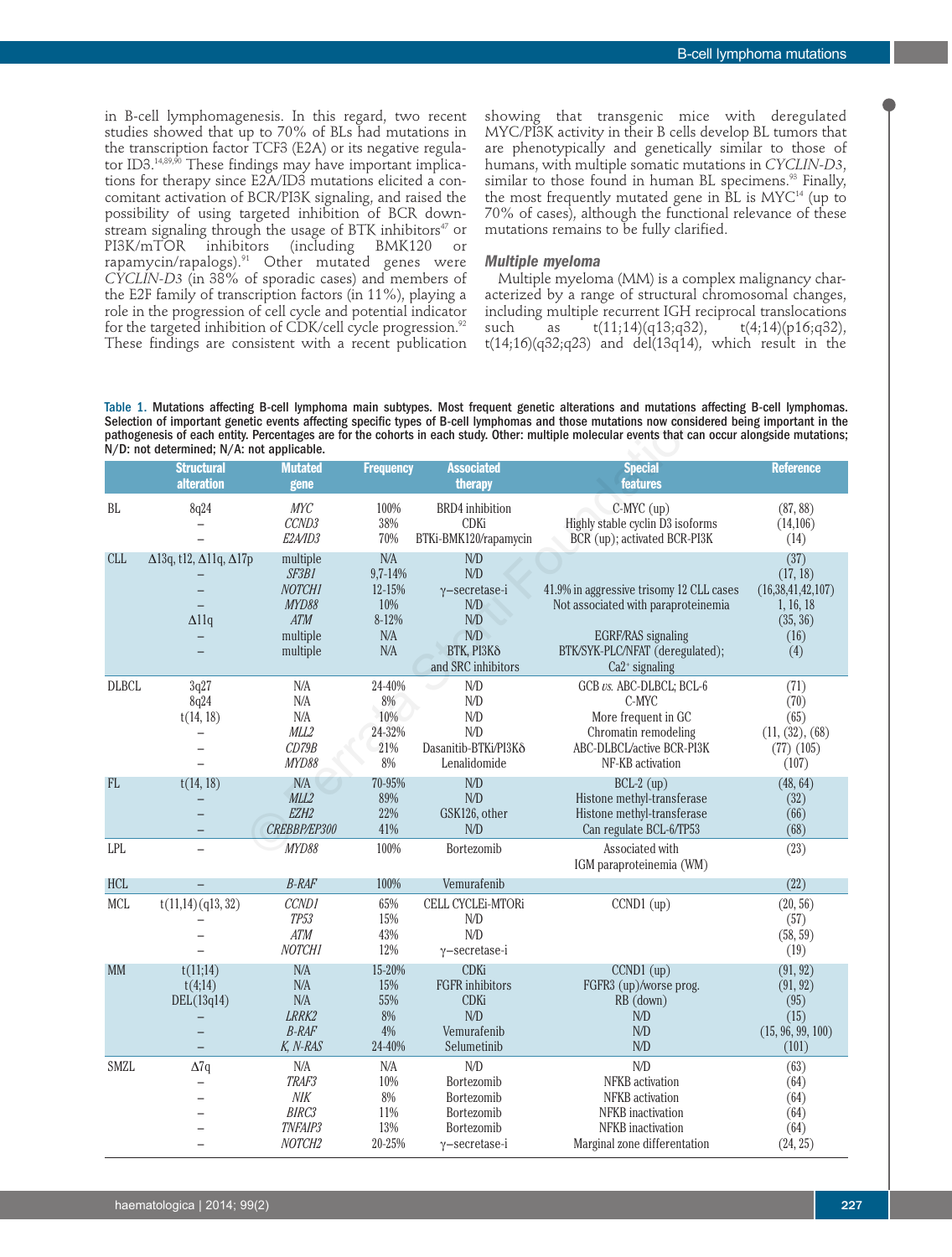increased expression of CYCLIN-D1, the membrane receptor FGFR3, the oncogene C-MAF and the loss of RB expression, respectively.<sup>94,95</sup> It has been proposed that other secondary alterations can occur as this tumor progresses, including somatic mutations like those known to activate the RAS family of monomeric GTPases (24-50% of MMs) and the acquisition of t8q24 (50% of advanced MMs), which increases MYC expression.<sup>96,97</sup> RAS downstream signaling also seems to be central to the pathogenesis of MM, since RAS itself and other downstream RAS effectors (i.e. BRAF) bear activating mutations that can be found in up to 50% of MM cases. $15,98$ 

Previous observations highlighted NF-kB signaling as a critical survival mechanism for MM cells, with copy number variations and mutations affecting up to 20% of the primary MM cases.<sup>99,100</sup> Sequencing studies have confirmed and extended these observations through the identification of multiple mutations in NF-kB-associated genes that may affect up to one-third of the cases.15 These findings have provided a rationale for the successful usage of NF-kB inhibitors, including drugs such as thalidomide, lenalidomide and bortezomib.<sup>101</sup> Other genes found mutated are *DIS3*, a gene involved in mRNA processing, and a number of genes with epigenetic activities such as *MLL, MLL2, MLL3* and *UTX*. <sup>15</sup> Therapeutic targeting of MM patients will nevertheless need to address the dynamic changes being described through the life of the tumor.98,102,103

## **Discussion**

The mutational analysis presented in this review indicates that the total number of somatic mutations in BCL is much lower than in UV-induced or tobacco-induced solid tumors, but is still in the range of other solid adult tumors like breast or colorectal cancer (rates of 0.5-4 mutations/Mb).28 Within B-cell lymphomas, it seems that CLL and HCL carry a lower proportion of mutated genes, with some CLL cases even failing to show exomic mutations in potentially relevant genes. These findings could have beneficial consequences for targeted therapy, since it might be easier to detect key targets for the development of specific personalized therapies in tumors with lower mutational indexes. Despite the relatively low MI observed, the collected data strikingly confirm that some entities previously defined by precise histological features have underlying specific molecular alterations, as seems to be the case for LPL (*MYD88*), HCL (*BRAF*) and SMZL (*NOTCH2*), thus confirming the existence of these entities and indicating that these tumor type-specific events could be used for molecular diagnosis of individual tumor types.

In addition, sequencing data also show that not only specific genes, but also a number of signaling pathways are recurrently mutated in various lymphoma types. For instance, mutations in genes and pathways already suspected to participate in B-cell lymphoma pathogenesis, like those elicited by BCR/BTK, PI3K, RAS/MAPK, TLR or NF-kB, have been confirmed, but sequencing studies also show that other unsuspected pathways, like those affecting chromatin remodeling and transcriptional control of gene expression, are deregulated as a consequence of very frequent mutational events that occur in almost every type of lymphoma.

Mutated genes and pathways seem to point towards strong links between precise B-cell differentiation program alterations and specific tumor types. Thus, MZL cases carry mutations in genes involved in normal marginal zone differentiation (*NOTCH2* and others), FL and GC-DLBCL show mutations in *EZH2*, <sup>104</sup> MZL and post-GC tumors display mutation in NF-kB genes, while ABC DLBCL and MZL cases carry changes in genes involved in chronic active BCR signaling.

The mutational analysis of B-cell lymphomas highlights the role of deregulated BCR signaling in B-cell lymphomagenesis. The most relevant BCR and co-receptor signaling pathways, together with the specific inhibitors that are currently available or under clinical development for specifically targeting deregulated BCR-downstream pathways, depending on the molecular context, are summarized in Table 1, illustrated in Figure 2, and described below.

1) Downstream of BCR, BTK can activate PLC-gamma and generate secondary messenger signaling that triggers the activation of important effectors such as PKC (in response to DAG) and CaM/Calcineurin (in response to transient Ca2+ release). Deregulated expression of multiple members of this pathway, as well as multiple somatic mutations, have been detected in different B-cell lymphoma types. This finding is of particular interest since a number of pharmacological agents have been developed to target BCR downstream activity (Figure 2), being of particular interest the data obtained from the BTK inhibitor PCI32765 (ibrutinib) in multiple B-cell lymphomas including MCL, a lymphoma known not to be responsive to current therapies and that showed improved clinical responses to this inhibitor.<sup>47</sup> Along these lines of evidence, it has recently been shown that a group of relapsed/refractory ABC DLBCL patients with enhanced/chronically active BCR signaling can specifically benefit from receiving ibrutinib,<sup>105</sup> thus highlighting the use of molecular characterization as a powerful tool for guiding new targeted therapies. In addition, downstream of BCR/SYK-LYN tyrosine kinases, the RAS-MAPK pathway is frequently altered in B-cell lymphomas (e.g. HCL or MM) and probably plays a role in promoting a more transformed phenotype, possibly through the MAPK-mediated activation of highly oncogenic transcription factors such as AP-1 or MYC.108 Activating mutations directly affecting RAS or RAF protein activities have been found in most HCL (BRAF) and in MM (N- and K-RAS), but only rarely in other lymphoproliferative lesions. This contrasts with the findings in solid tumors and AML, where activating BRAF and RAS mutations are relatively common events. one-thing or the cases." Inese find-<br>
and can be activation of important effects and the accessful usage of response to DAG) and CaM/Calci<br>
uding drugs such as thalidomide, transient Ca2' release). Deregulate<br>
zeromito.<sup>10</sup>

2) As part of this intricate signaling network, deregulated PI3K/mTOR signaling can sustain the metabolic requirements of highly proliferative lymphomas, such as BL,<sup>110</sup> thereby possibly co-operating with MYC, which is typically over-expressed in all BL cases and targets the expression of a number of metabolism genes.<sup>111</sup> In this respect, mutations that give rise to activated E2A-mediated transcription and elevated PI3K signaling have been found recurrently in BL, highlighting a possible requirement for PI3K/mTOR in early stages of Burkitt lymphomagenesis. It seems that highly proliferative lymphomas like BL or specific cases of MM<sup>112</sup> may be excellent case scenarios for therapeutic targeting of this pathway with rapamycin or its derivatives.<sup>113</sup>

3) Playing a key role in downstream signaling from BCR, TLR and other co-receptors, NF-kB activity seems to be deregulated in the majority of B-cell lymphomas, although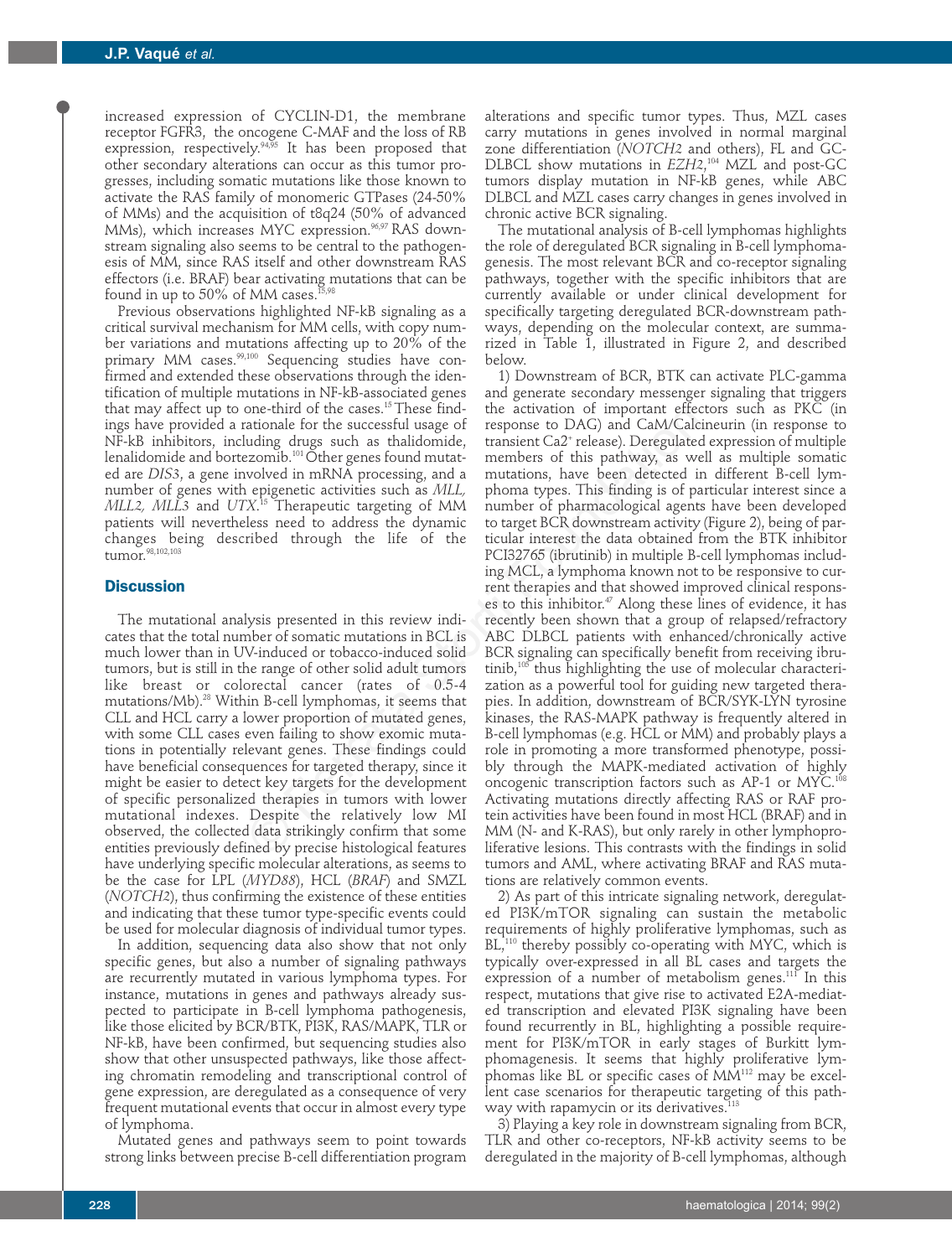specific features of activation and potential inhibition may differ among specific entities and even tumor subgroups. Deregulated NF-kB can be elicited by the numerous activating mutations found in NF-kB upstream regulators including those found in MYD<sup>88</sup> (in CLL, DLBCL, LPL) or in *NIK/TNFAIP3* in SMLZ, to name but a few. Through these mutations, B-cell lymphoma cells can acquire survival advantages and also promote oncogenic interactions with the microenvironment. These biological activities can be elicited through the transcriptional activation of multiple cytokines and soluble factors such as IL-6, IL-4 and IL-10, which also control normal B-cell activities.<sup>106</sup> Promising pre-clinical data show that the novel IRAK4 inhibitors (ND-2110 and ND-2158), when combined with the BTK-inhibitor, ibrutinib, work synergistically, inducing apoptosis in B-cell lymphoma with the L265 *MYD88* mutation.<sup>76</sup>

In addition to considering BCR downstream signaling as a mayor target for the development of new and future therapeutic strategies, NGS approaches have enabled the detection of a number of somatic mutations affecting chromatin remodeling proteins. These include *MLL2, EZH2, MEF2B, SMARCA2, ARID1A, EP300* and *CREBBP*, and splicing factors such as *SF3B1*. 17,18 This has broadened our mechanistic perspective on the molecular pathogenesis of B-cell lymphomas and is likely to have an important influence on the direction of future clinical studies.

Analyzing the current mutational data from a broader perspective, the results of NGS projects in B-cell lymphoma have essentially confirmed the taxonomy we currently apply in diagnosis, but at the same time, several layers of complexity are being added to our understanding of lymphoma pathogenesis. Mutational rate and specific mutated pathways and genes may differ markedly within individual entities, as has recently been shown in DLBCL,<sup>72</sup> hence suggesting that therapeutic indications may require mutational signatures to be established case by case. In addition, initial data are starting to show that e aeveopment or new and tutter the pathonology, characterization<br>
NGS approaches have enabled the has been extensively studied (Table<br>
er of somatic mutations affecting analysis may still enable the detect<br>
er of somatic m

at least some BCL may carry a large number of microclones with rich complex dynamics throughout the life of the tumor,<sup>13,21,98,102,103,107</sup> which may imply that mutational signatures need to be re-investigated at different times during the life of the tumor in order to capture its changing nature.

Lessons learned from solid and hematopoietic tumors suggest that the likely scenario for a more successful targeted therapy will be based on a combination of drugs targeting actionable mutated genes or deregulated pathways detected in major or minor clones within the tumor. The information we now have available suggests that a great effort should be made to understand better the inhibition of genes regulating chromatin conformation and together with other better characterized targets.

Finally, together with the somatic mutations described above, B-cell lymphomas harbor multiple structural aberrations, including CNVs and translocations, whose role in the pathobiology, characterization and clinical significance has been extensively studied (Table 1). Nevertheless, NGS analysis may still enable the detection of multiple structural changes affecting yet-to-be-determined coding and noncoding regions of the genome that may have critical roles in cancer (e.g. ENCODE project).

#### *Acknowledgments*

*This work has been supported by grants from the Asociación Española contra el Cáncer (AECC), the Spanish Ministerio de Educación y Ciencia (SAF2008-03871) and the Sociedad para el Desarrollo Regional de Cantabria (Gobierno de Cantabria-SODERCAN). MSB currently holds a Miguel Servet contract from the Fondo de Investigación Sanitaria (Instituto de Salud Carlos III, FIS), Spain .*

#### *Authorship and Disclosures*

*Information on authorship, contributions, and financial & other disclosures was provided by the authors and is available with the online version of this article at www.haematologica.org.*

#### **References**

- 1. Sanchez-Beato M, Sanchez-Aguilera A, Piris MA. Cell cycle deregulation in B-cell lymphomas. Blood. 2003;101(4):1220-35.
- 2. Di Lisio L, Martinez N, Montes-Moreno S, Piris-Villaespesa M, Sanchez-Beato M, Piris MA. The role of miRNAs in the pathogenesis and diagnosis of B-cell lymphomas. Blood. 2012;120(9):1782-90.
- 3. Stevenson FK, Krysov S, Davies AJ, Steele AJ, Packham G. B-cell receptor signaling in chronic lymphocytic leukemia. Blood. 2011;118(16):4313-20.
- 4. Rodriguez A, Villuendas R, Yanez L, Gomez ME, Diaz R, Pollan M, et al. Molecular heterogeneity in chronic lymphocytic leukemia is dependent on BCR signaling: clinical correlation. Leukemia. 2007;21(9):1984-91.
- 5. Rawlings DJ, Schwartz MA, Jackson SW, Meyer-Bahlburg A. Integration of B cell responses through Toll-like receptors and antigen receptors. Nat Rev Immunol. 2012; 12(4):282-94.
- 6. Chung EY, Psathas JN, Yu D, Li Y, Weiss MJ, Thomas-Tikhonenko A. CD19 is a major B cell receptor-independent activator of MYCdriven B-lymphomagenesis. J Clin Invest. 2012;122(6):2257-66.
- 7. Caro P, Kishan AU, Norberg E, Stanley IA,

Chapuy B, Ficarro SB, et al. Metabolic signatures uncover distinct targets in molecular subsets of diffuse large  $\breve{B}$  cell lymphoma. Cancer Cell. 2012;22(4):547-60.

- 8. Hoellenriegel J, Coffey GP, Sinha U, Pandey A, Sivina M, Ferrajoli A, et al. Selective, novel spleen tyrosine kinase (Syk) inhibitors suppress chronic lymphocytic leukemia B-cell activation and migration. Leukemia. 2012;26(7):1576-83.
- 9. Hudson TJ, Anderson W, Artez A, Barker AD, Bell C, Bernabe RR, et al. International network of cancer genome projects. Nature. 2010;464(7291):993-8.
- 10. Stratton MR, Campbell PJ, Futreal PA. The cancer genome. Nature. 2009;458(7239): 719- 24.
- 11. Pasqualucci L, Trifonov V, Fabbri G, Ma J, Rossi D, Chiarenza A, et al. Analysis of the coding genome of diffuse large B-cell lymphoma. Nat Genet. 2011;43(9):830-7.
- 12. Lohr JG, Stojanov P, Lawrence MS, Auclair D, Chapuy B, Sougnez C, et al. Discovery and prioritization of somatic mutations in diffuse large B-cell lymphoma (DLBCL) by wholeexome sequencing. Proc Natl Acad Sci USA. 2012;109(10):3879-84.
- 13. Morin RD, Mungall K, Pleasance E, Mungall AJ, Goya R, Huff RD, et al. Mutational and structural analysis of diffuse large B-cell lymphoma using whole-genome sequencing.

Blood. 2013;122(7):1256-65.

- 14. Schmitz R, Young RM, Ceribelli M, Jhavar S, Xiao W, Zhang M, et al. Burkitt lymphoma pathogenesis and therapeutic targets from structural and functional genomics. Nature. 2012;490(7418):116-20.
- 15. Chapman MA, Lawrence MS, Keats JJ, Cibulskis K, Sougnez C, Schinzel AC, et al. Initial genome sequencing and analysis of multiple myeloma. Nature. 2011;471(7339): 467-72.
- 16. Puente XS, Pinyol M, Quesada V, Conde L, Ordonez GR, Villamor N, et al. Wholegenome sequencing identifies recurrent mutations in chronic lymphocytic leukaemia. Nature. 2011;475(7354):101-5.
- 17. Quesada V, Conde L, Villamor N, Ordonez GR, Jares P, Bassaganyas L, et al. Exome sequencing identifies recurrent mutations of the splicing factor SF3B1 gene in chronic lymphocytic leukemia. Nat Genet. 2012; 44(1):47-52.
- 18. Wang L, Lawrence MS, Wan Y, Stojanov P, Sougnez C, Stevenson K, et al. SF3B1 and other novel cancer genes in chronic lymphocytic leukemia. N Engl J Med. 2011;365(26): 2497-506.
- 19. Kridel R, Meissner B, Rogic S, Boyle M, Telenius A, Woolcock B, et al. Whole transcriptome sequencing reveals recurrent NOTCH1 mutations in mantle cell lym-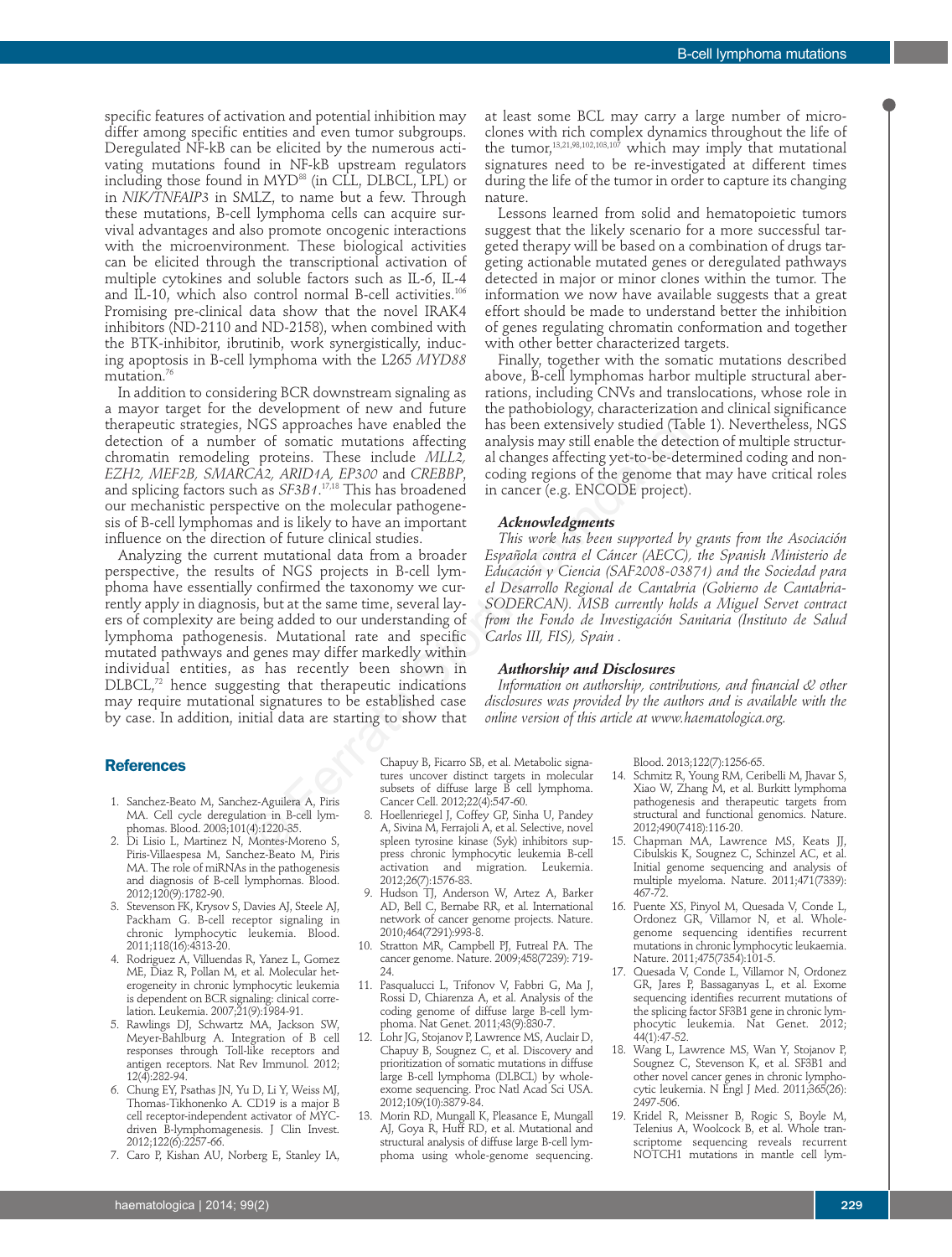**J.P. Vaqué** *et al.*

phoma. Blood. 2012;119(9):1963-71.

- 20. Bea S, Valdes-Mas R, Navarro A, Salaverria I, Martin-Garcia D, Jares P, et al. Landscape of somatic mutations and clonal evolution in mantle cell lymphoma. Proc Natl Acad Sci USA. 2013;110(45):18250-5.
- 21. Green MR, Gentles AJ, Nair RV, Irish JM, Kihira S, Liu CL, et al. Hierarchy in somatic mutations arising during genomic evolution and progression of follicular lymphoma. Blood. 2013;121(9):1604-11.
- 22. Tiacci E, Trifonov V, Schiavoni G, Holmes A, Kern W, Martelli MP, et al. BRAF mutations in hairy-cell leukemia. N Engl J Med. 2011; 364(24):2305-15.
- 23. Treon SP, Xu L, Yang G, Zhou Y, Liu X, Cao Y, et al. MYD88 L265P somatic mutation in Waldenstrom's macroglobulinemia. N Engl J Med. 2012;367(9):826-33.
- 24. Kiel MJ, Velusamy T, Betz BL, Zhao L, Weigelin HG, Chiang MY, et al. Wholegenome sequencing identifies recurrent somatic NOTCH2 mutations in splenic marginal zone lymphoma. J Exp Med. 2012;209 (9):1553-65.
- 25. Rossi D, Trifonov V, Fangazio M, Bruscaggin A, Rasi S, Spina V, et al. The coding genome of splenic marginal zone lymphoma: activation of NOTCH2 and other pathways regulating marginal zone development. J Exp Med. 2012;209(9):1537-51.
- 26. Comprehensive molecular characterization of human colon and rectal cancer. Nature. 2012;487(7407):330-7.
- 27. Comprehensive molecular portraits of human breast tumours. Nature. 2012;490 (7418):61-70.
- 28. Hammerman PS, Hayes DN, Wilkerson MD, Schultz N, Bose R, Chu A, et al. Comprehensive genomic characterization of squamous cell lung cancers. Nature. 2012;489(7417):519-25.
- 29. Peifer M, Fernandez-Cuesta L, Sos ML, George J, Seidel D, Kasper LH, et al. Integrative genome analyses identify key somatic driver mutations of small-cell lung cancer. Nat Genet. 2012;44(10):1104-10.
- 30. Berger MF, Hodis E, Heffernan TP, Deribe YL, Lawrence MS, Protopopov A, et al. Melanoma genome sequencing reveals frequent PREX2 mutations. Nature. 2012;485 .<br>7399):502-6.
- 31. Stark MS, Woods SL, Gartside MG, Bonazzi VF, Dutton-Regester K, Aoude LG, et al. Frequent somatic mutations in MAP3K5 and MAP3K9 in metastatic melanoma identified by exome sequencing. Nat Genet. 2012; 44(2):165-9.
- 32. Morin RD, Mendez-Lago M, Mungall AJ, Goya R, Mungall KL, Corbett RD, et al. Frequent mutation of histone-modifying genes in non-Hodgkin lymphoma. Nature. 2011;476(7360):298-303.
- 33. Hillmen P. Using the biology of chronic lymphocytic leukemia to choose treatment. Hematology Am Soc Hematol Educ Program. 2011;2011:104-9.
- 34. Buchner M, Baer C, Prinz G, Dierks C, Burger M, Zenz T, et al. Spleen tyrosine kinase inhibition prevents chemokine- and integrinmediated stromal protective effects in chronic lymphocytic leukemia. Blood. 2010;115(22): 4497-506.
- 35. Duhren-von Minden M, Ubelhart R, Schneider D, Wossning T, Bach MP, Buchner M, et al. Chronic lymphocytic leukaemia is driven by antigen-independent cellautonomous signalling. Nature. 2012;489 (7415):309-12.
- 36. Dohner H, Stilgenbauer S, Benner A, Leupolt E, Krober A, Bullinger L, et al.

Genomic aberrations and survival in chronic lymphocytic leukemia. N Engl J Med. 2000; 343(26):1910-6.

- 37. Foa R, Del Giudice I, Guarini A, Rossi D, Gaidano G. Clinical implications of the molecular genetics of chronic lymphocytic leukemia. Haematologica. 2013;98(5):675- 85.
- 38. Del Giudice I, Rossi D, Chiaretti S, Marinelli M, Tavolaro S, Gabrielli S, et al. NOTCH1 mutations in +12 chronic lymphocytic leukemia (CLL) confer an unfavorable prognosis, induce a distinctive transcriptional profiling and refine the intermediate prognosis of +12 CLL. Haematologica. 2012;97(3): 437-41.
- 39. Rossi D, Rasi S, Fabbri G, Spina V, Fangazio M, Forconi F, et al. Mutations of NOTCH1 are an independent predictor of survival in chronic lymphocytic leukemia. Blood. 2012; 119(2):521-9.
- 40. Balatti V, Lerner S, Rizzotto L, Rassenti LZ, Bottoni A, Palamarchuk A, et al. Trisomy 12 CLLs progress through NOTCH1 mutations. Leukemia. 2013;27(3):740-3.
- 41. Oscier DG, Rose-Zerilli MJ, Winkelmann N, Gonzalez de Castro D, Gomez B, Forster J, et al. The clinical significance of NOTCH1 and SF3B1 mutations in the UK LRF CLL4 trial. Blood. 2013;121(3):468-75.
- 42. Balatti V, Bottoni A, Palamarchuk A, Alder H, Rassenti LZ, Kipps TJ, et al. NOTCH1 mutations in CLL associated with trisomy 12. Blood. 2012;119(2):329-31.
- 43. Rossi D, Rasi S, Spina V, Bruscaggin A, Monti S, Ciardullo C, et al. Integrated mutational and cytogenetic analysis identifies new prognostic subgroups in chronic lymphocytic leukemia. Blood. 2013;121(8):1403-12.
- 44. Domenech E, Gomez-Lopez G, Gzlez-Pena D, Lopez M, Herreros B, Menezes J, et al. New mutations in chronic lymphocytic leukemia identified by target enrichment and deep sequencing. PLoS One. 2012;7(6): e38158.
- 45. Friedberg JW, Sharman J, Sweetenham J, Johnston PB, Vose JM, Lacasce A, et al. Inhibition of Syk with fostamatinib disodium has significant clinical activity in non-Hodgkin lymphoma and chronic lymphocytic leukemia. Blood. 2010;115(13):2578-85.
- 46. Herman SE, Gordon AL, Wagner AJ, Heerema NA, Zhao W, Flynn JM, et al. Phosphatidylinositol 3-kinase-delta inhibitor CAL-101 shows promising preclinical activity in chronic lymphocytic leukemia by antagonizing intrinsic and extrinsic cellular survival signals. Blood. 2010;116(12):2078-88. Pract, Boster DG, Rose-Zerlil MJ, Winkelmann N, Haematol. 200<br>
PThe coding genome all The dinical significance of NOTCHI and DM, Pedersen CR, Winkelmann active<br>
(Foundation in the UK RF CLL4 trial DM, Pedersen (Foundation
	- 47. Advani RH, Buggy JJ, Sharman JP, Smith SM, Boyd TE, Grant B, et al. Bruton Tyrosine Kinase Inhibitor Ibrutinib (PCI-32765) Has Significant Activity in Patients With Relapsed/Refractory B-Cell Malignancies. J Clin Oncol. 2012;31(1)88-94.
	- 48. Byrd JC, Furman RR, Coutre SE, Flinn IW, Burger JA, Blum KA, et al. Targeting BTK with ibrutinib in relapsed chronic lymphocytic leukemia. N Engl J Med. 2013;369(1): 32- 42.
	- 49. Roberts AW, Seymour JF, Brown JR, Wierda WG, Kipps TJ, Khaw SL, et al. Substantial susceptibility of chronic lymphocytic leukemia to BCL2 inhibition: results of a phase I study of navitoclax in patients with relapsed or refractory disease. J Clin Oncol. 2012;30(5):488-96.
	- Landau DA, Carter SL, Stojanov P, McKenna A, Stevenson K, Lawrence MS, et al. Evolution and impact of subclonal mutations in chronic lymphocytic leukemia. Cell. 2013;152(4):714-26.
	- 51. Davies H, Bignell GR, Cox C, Stephens P,

Edkins S, Clegg S, et al. Mutations of the BRAF gene in human cancer. Nature. 2002;417(6892):949-54.

- 52. Tiacci E, Schiavoni G, Forconi F, Santi A, Trentin L, Ambrosetti A, et al. Simple genetic diagnosis of hairy cell leukemia by sensitive detection of the BRAF-V600E mutation. Blood. 2012;119(1):192-5.
- 53. Dietrich S, Glimm H, Andrulis M, von Kalle C, Ho AD, Zenz T. BRAF inhibition in refractory hairy-cell leukemia. N Engl J Med. 2012;366(21):2038-40.
- 54. Kamiguti AS, Harris RJ, Slupsky JR, Baker PK, Cawley JC, Zuzel M. Regulation of hairy-cell survival through constitutive activation of mitogen-activated protein kinase pathways. Oncogene. 2003;22(15):2272-84.
- 55. Andrulis M, Penzel R, Weichert W, von Deimling A, Capper D. Application of a BRAF V600E mutation-specific antibody for the diagnosis of hairy cell leukemia. Am J Surg Pathol. 2012;36(12):1796-800.
- 56. Jares P, Campo E. Advances in the understanding of mantle cell lymphoma. Br J Haematol. 2008;142(2):149-65.
- 57. Greiner TC, Moynihan MJ, Chan WC, Lytle DM, Pedersen A, Anderson JR, et al. p53 mutations in mantle cell lymphoma are associated with variant cytology and predict a poor prognosis. Blood. 1996;87(10):4302-10.
- 58. Camacho E, Hernandez L, Hernandez S, Tort F, Bellosillo B, Bea S, et al. ATM gene inactivation in mantle cell lymphoma mainly occurs by truncating mutations and missense mutations involving the phosphatidylinositol-3 kinase domain and is associated with increasing numbers of chromosomal imbalances. Blood. 2002;99(1): 238-44.
- Fang NY, Greiner TC, Weisenburger DD, Chan WC, Vose JM, Smith LM, et al. Oligonucleotide microarrays demonstrate the highest frequency of ATM mutations in the mantle cell subtype of lymphoma. Proc Natl Acad Sci USA. 2003;100(9):5372-7.
- 60. Pui CH. T cell acute lymphoblastic leukemia: NOTCHing the way toward a better treatment outcome. Cancer Cell. 2009;15(2):85-7.
- 61. Pan D. The hippo signaling pathway in development and cancer. Dev Cell. 2010;19(4):491- 505.
- 62. Hartmann EM, Campo E, Wright G, Lenz G, Salaverria I, Jares P, et al. Pathway discovery in mantle cell lymphoma by integrated analysis of high-resolution gene expression and copy number profiling. Blood. 2010; 116(6): 953-61.
- 63. Salido M, Baro C, Oscier D, Stamatopoulos K, Dierlamm J, Matutes E, et al. Cytogenetic aberrations and their prognostic value in a series of 330 splenic marginal zone B-cell lymphomas: a multicenter study of the Splenic B-Cell Lymphoma Group. Blood. 2010;116(9):1479-88.
- 64. Rossi D, Deaglio S, Dominguez-Sola D, Rasi S, Vaisitti T, Agostinelli C, et al. Alteration of BIRC3 and multiple other NF-kappaB pathway genes in splenic marginal zone lymphoma. Blood. 2011;118(18):4930-4.
- 65. Negrini M, Silini E, Kozak C, Tsujimoto Y, Croce CM. Molecular analysis of mbcl-2: structure and expression of the murine gene homologous to the human gene involved in follicular lymphoma. Cell. 1987;49(4):455-63.
- 66. McCabe MT, Ott HM, Ganji G, Korenchuk S, Thompson C, Van Aller GS, et al. EZH2 inhibition as a therapeutic strategy for lymphoma with EZH2-activating mutations. Nature. 2012;492(7427)108-12.
- 67. Ryan RJ, Nitta M, Borger D, Zukerberg LR, Ferry JA, Harris NL, et al. EZH2 codon 641 mutations are common in BCL2-rearranged